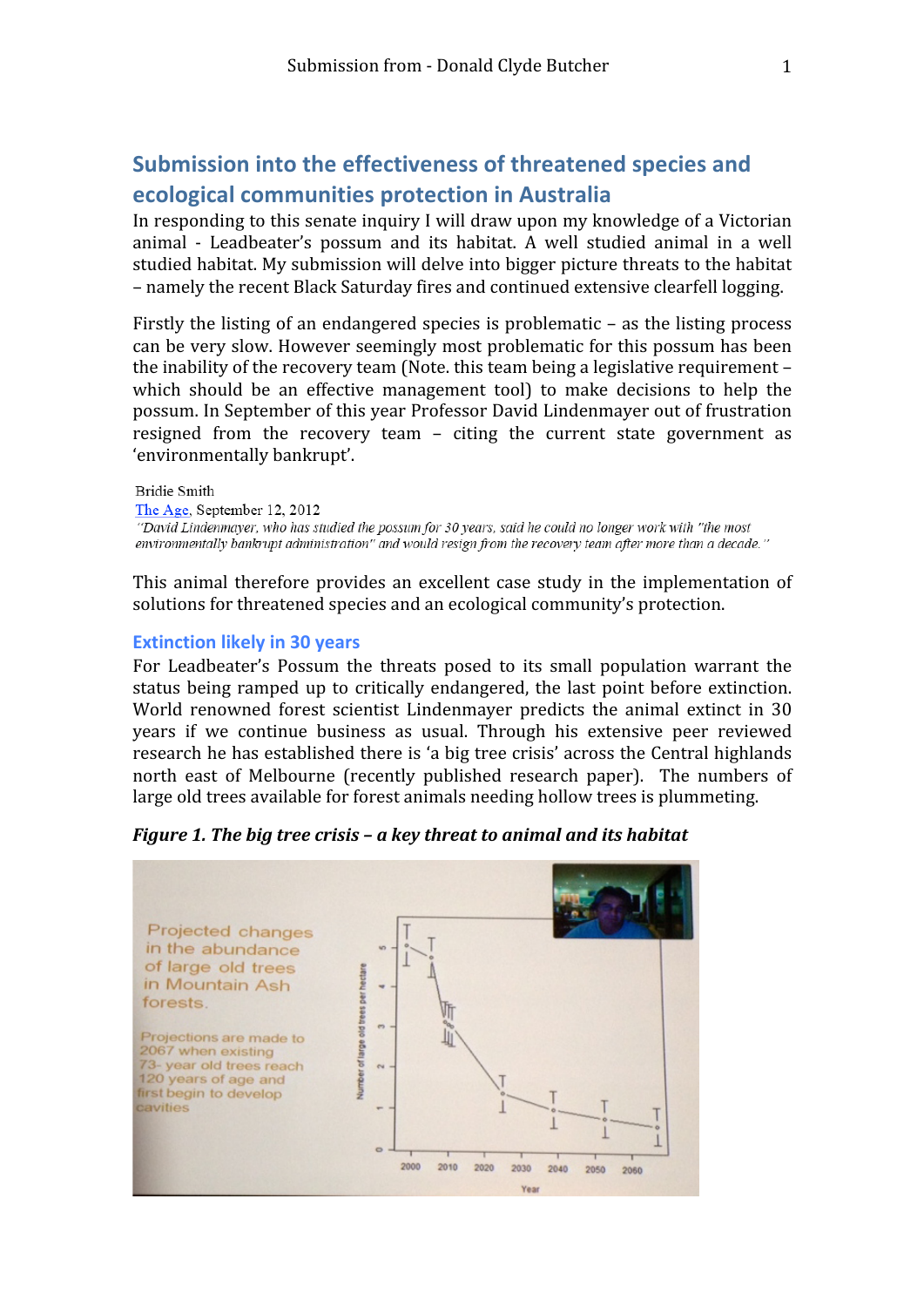The area of 'old growth' forest across the Central Highlands is only 1.15% spread across 147 individual patches its very small (Lindenmayer's data), but it is the extensive clearfell logging across the forest landscape outside the old growth patches that is a direct threat to the recruitment of old trees.



## *Figure 2. Old growth versus regrowth forest*

Figure 25: Comparison of forest structure (A) old growth and (B) regrowth mountain ash stands

The above image compares a complex biodiverse forest with that of a regrowth coupe. It is very important to note the understory in old growth forest contains plants that are often older than the canopy trees, plants like the critically important tree‐ferns (two species), Musk daisy bush, and Tree Geebung. Research from Steve Mueck has established understory species can average 370 +/‐70 years of age (Mueck, et.al., 1996) (vastly older than the pulp logs and sawlogs the pro logging argument is based upon), and notably treeferns are critically important in suppression of wildfire as they hold moisture in the understory.

## **Forest disturbance, a comparison between wildfire and clearfelling ‐ treeferns**

Clearfelling is not the same disturbance factor as a wildfire. Research from Mueck and Keely, (2004) established vastly different survival statistics for tree‐ferns, they found **84% of treeferns are killed 1 year after clearfelling,**  this number increases further following the regeneration burn and subsequent years. In comparison treeferns are visually the first plant to resprout following wildfire, capable of surviving quite severe fires.

Tree‐ferns are significantly important to the resilience of the forest – they survive fire, and their quick resprouting protects vulnerable soil after the fire from heavy rainfall. The older growth biodiverse forest is less flammable.

## **Clearfell logging – leading to the homogenisation of the forest landscape**

The following 3 photographs demonstrate the tragic careless management for old trees by VicForests, trees such as these are perhaps 300 plus years of age, tragically spared by the machinery in the clearfelling operation then killed by the regeneration burns, as demonstrated in the photos of fine twigs that held leaves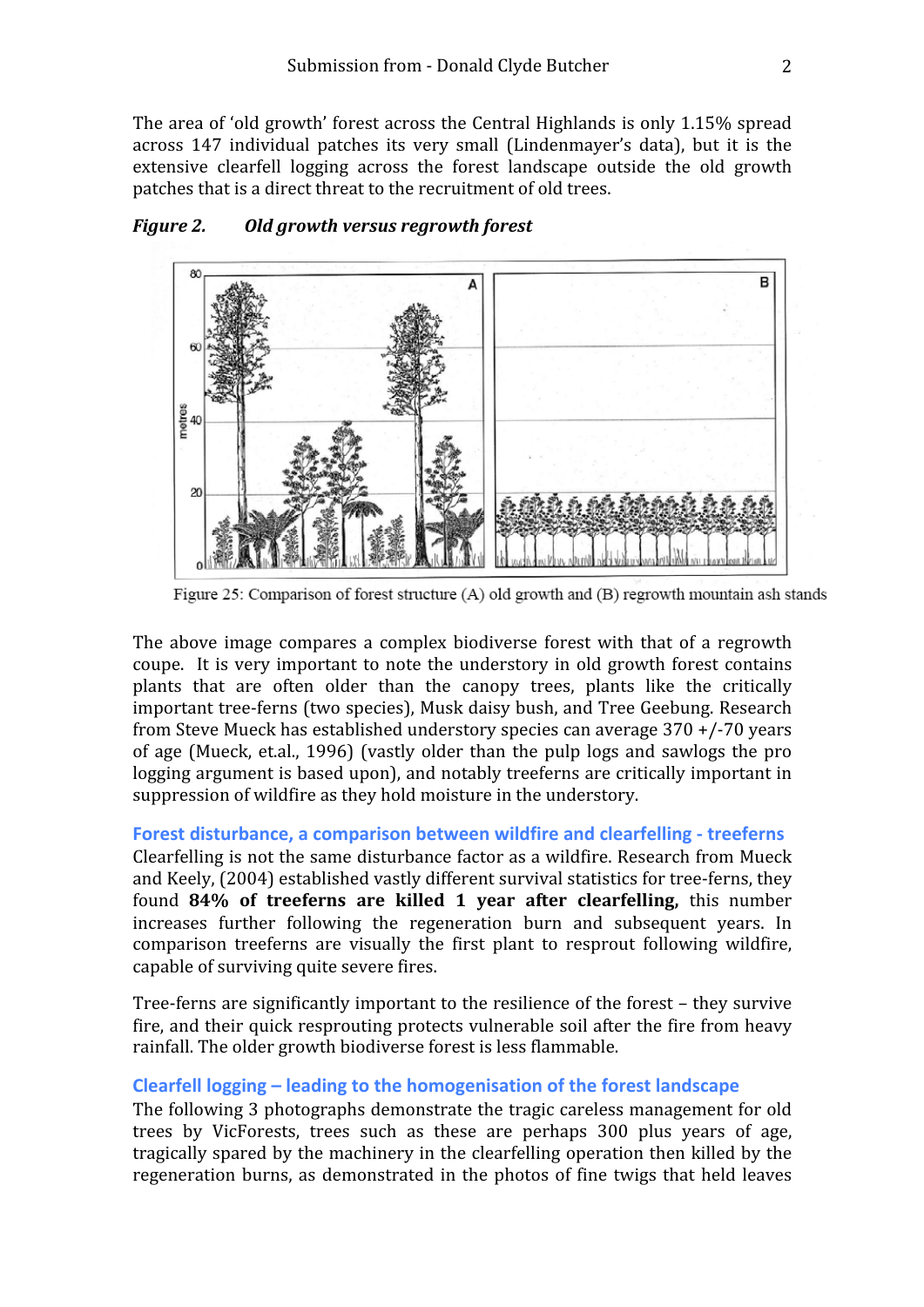prior to the burns – biological legacies killed! No stewardship of the landscape here!

No longer protected by a community of trees (the former forest) from high wind these giant stags in effect are accelerated to the ground by wind and lightening strikes and no longer of use to arboreal animals for tree hollows. Unlike the numerous stags that have stood for 73 years since the 1939 fire – 'Black Friday', in the open these biological legacies are unlikely to last long at all.

# *Photos 1,2,3 Large old trees killed by regeneration burns following clearfelling – the homogenisation of a forested landscape*



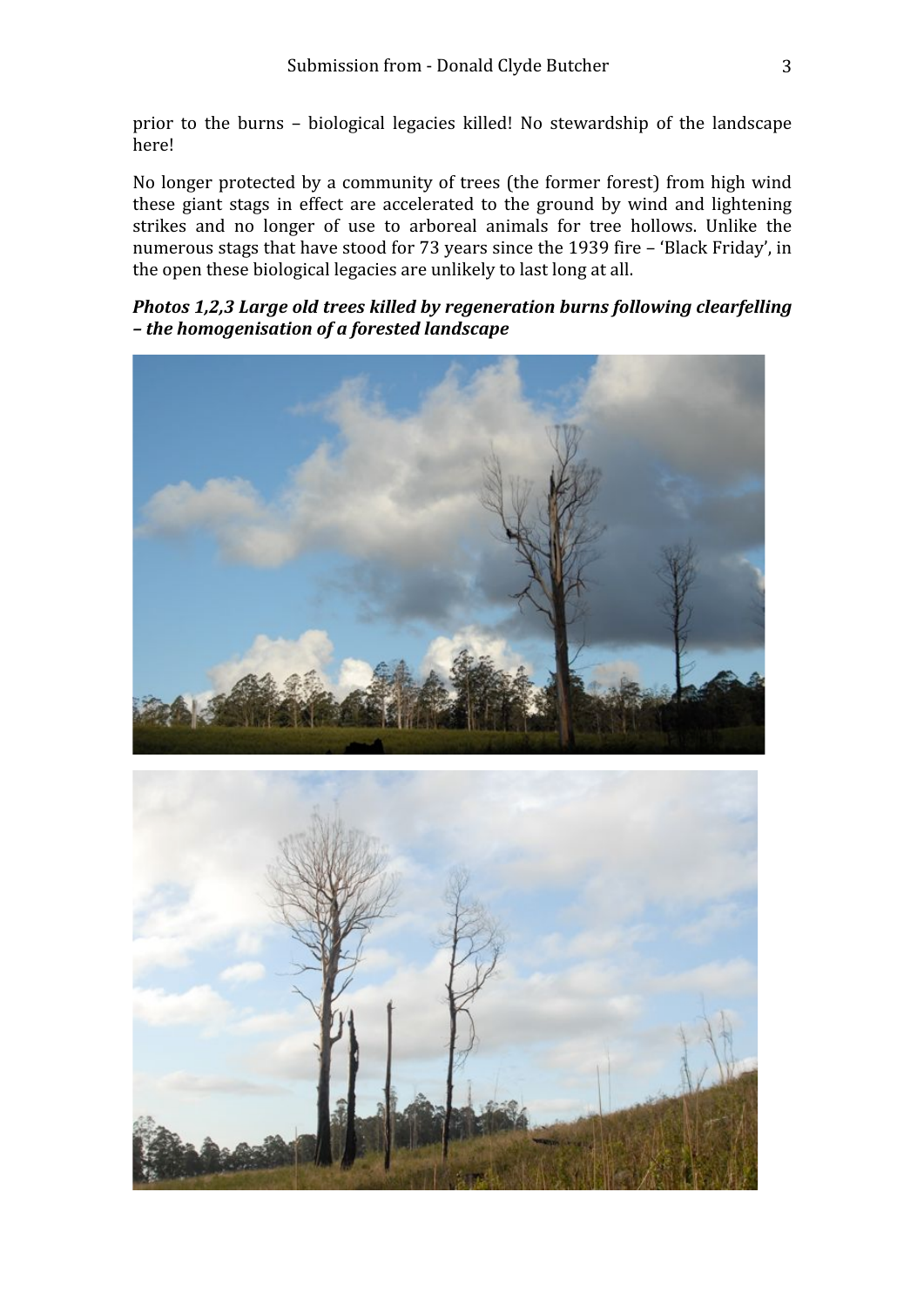

Extensive clearfelling of Central Highlands forest is essentially the homogenisation of a vast landscape from a mixed age biodiverse forest into one with a quick rotation for one tree species Mountain ash ‐ largely for the production of paper pulp. Leadbeater's possum needs hollows that typically take 120 years to develop in mountain ash. However they need to compete with other forest animals for these hollows, as a result Leadbeater's often live in dead trees (known as stags) which would typically take 300 to 500 years to develop.

VicForests it would seem cannot be trusted… given the impending 'big tree crisis' stated by Professor Lindenmayer – it disgusts me to recall hearing a VicForests contractor's lack of care taken for stags while undertake clearfelling. He considered them a safety hazard, as they are likely to fall on a machine while working in the coupe and would therefore push them over.

## Leadbeater's & Regional Forest Agreement – Central Highlands 1998 27<sup>th</sup> March

Following the Regional Forests Agreement of 1998 VicForests tell us that there is enough land set aside for Leadbeater's possum in the reserve system – the 'Special Protection Zones'. Lindenmayer's research finds there is a big tree crisis regardless of special protection zones. Besides around half of the special protection zones set aside for Leadbeater's possum were burnt by the 2009 fires. The reserve system set up following the Regional Forest Agreement is an outdated management system. Let us move with the latest science – the extinction clock is running for this species.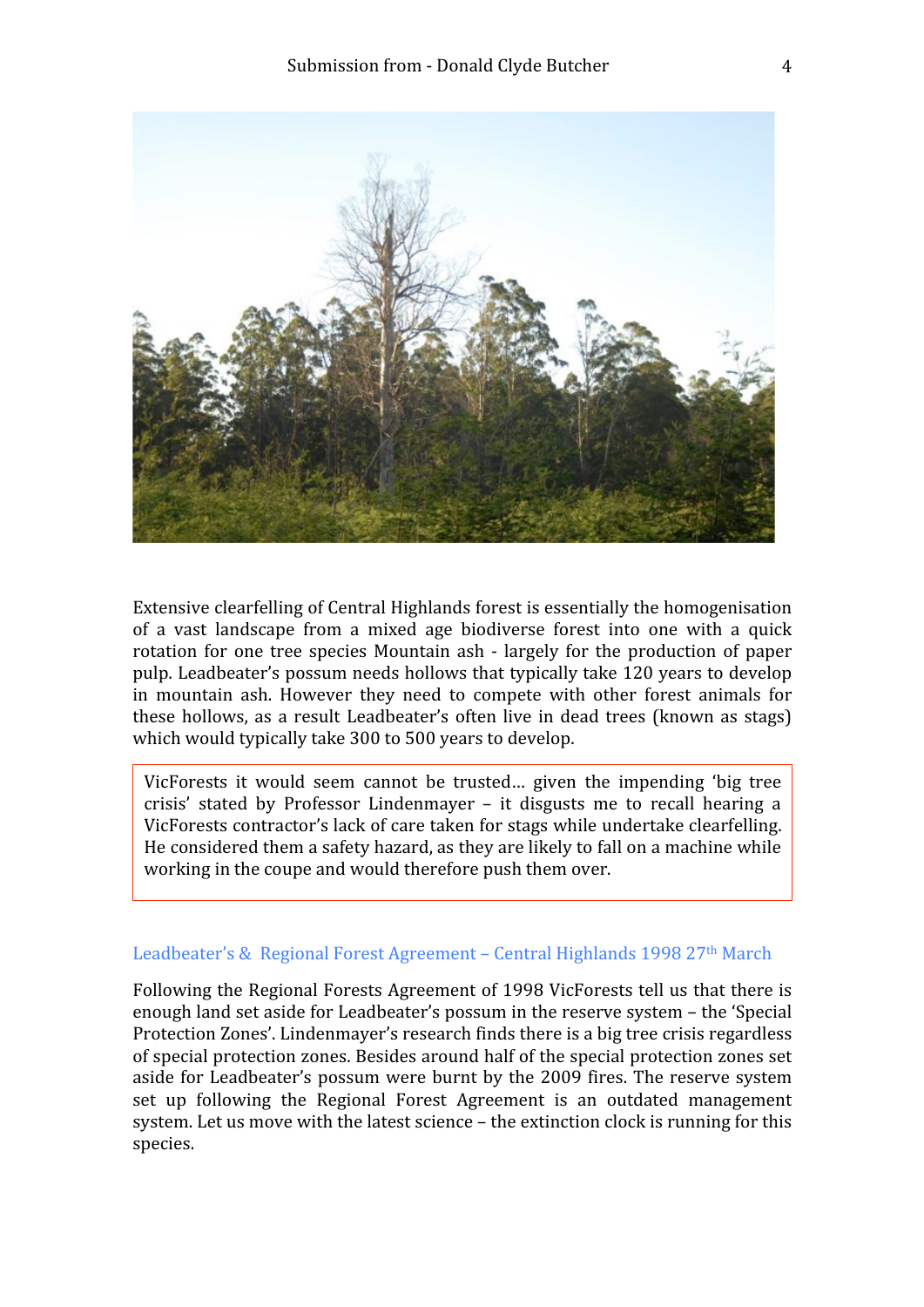#### **Black Saturday fires**

The following map **Figure 3** to me very strongly communicates the story of Toolangi forest – it is a survivor! A small patch of forest survived the fire unburnt between the two Black Saturday fires (the Kilmore fire to the west, and the Murrindindi fire to the east of Toolangi forest – locals refer to this unburnt forest refuge as 'The hole in the donut'.





Critical for a refuge, to my amazement and disgust VicForest have actually stepped up the clearfelling of the unburnt survivor, all three log coupes subject to *MyEnvironment's* Appeal are within this unburnt patch.

These three coupes and many others on the current TRP (Timber Release Plan) for Central Highland forest are high conservation forest. These clearfell coupes are approved under the Australian Forestry Standard (AFS) – totally unacceptable! Around 85% of the timber sourced from our public forests goes into producing paper, a Japanese owned timber mill profiting from our public forests. Total madness that large bluegum plantations in Victoria's west are not being used to supply paper mills.

Leadbeater's possum in 2009 lost 45% of its habitat in the Black Saturday fires, and since the fires has not been recorded in any burnt habitat. **Land managers need to show adaptive management if managing for an endangered species following such a large wildfire.**

#### **My involvement in the forest's future**

It has become obvious to me forest being clearfelled in the Central Highlands is not simply 'regrowth forest', '1939 regrowth' or plantation forest. I have personally walked through the forest in all three coupes subject to the Victorian Supreme court appeal process the *MyEnvironment* vs. *VicForests* case.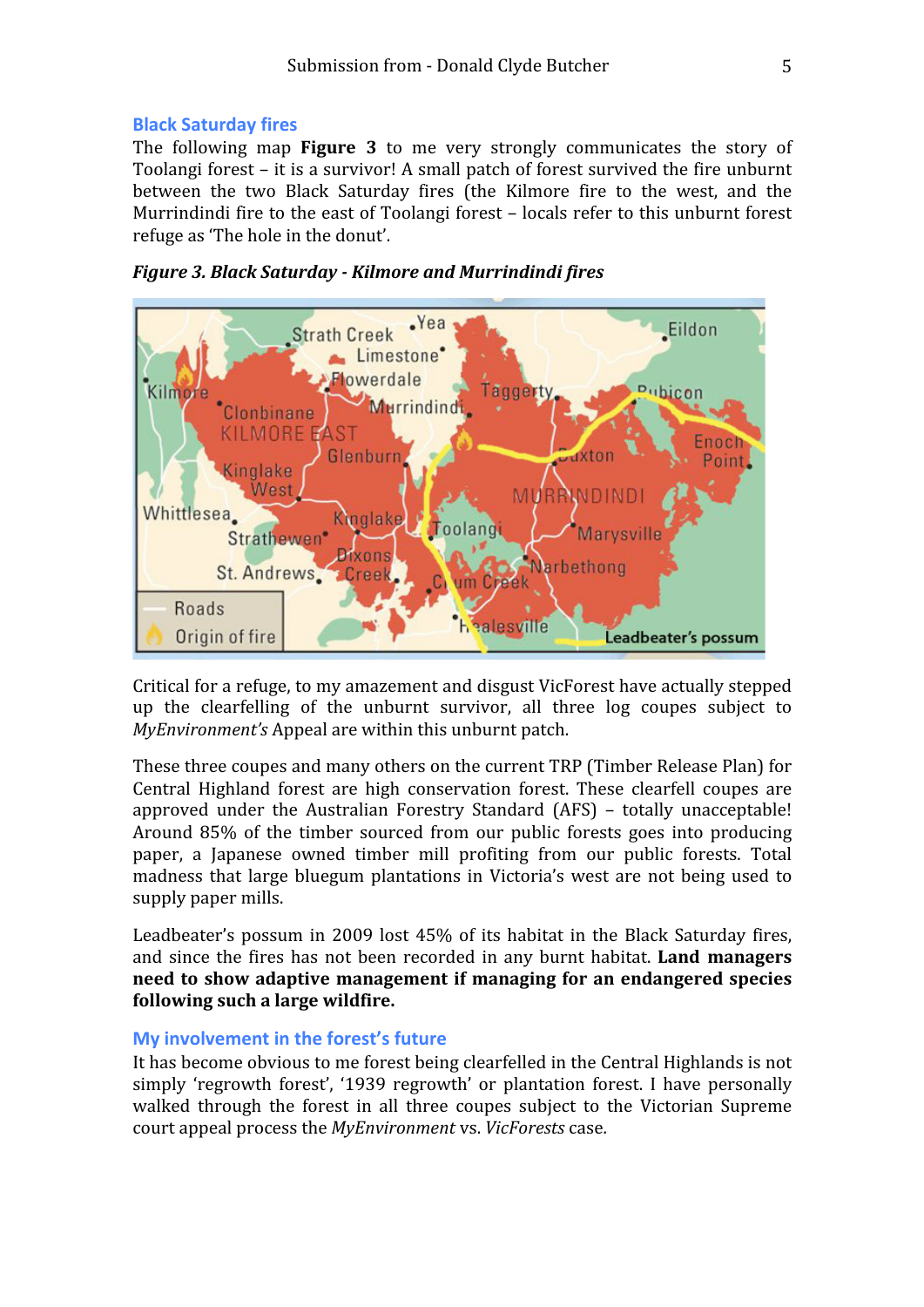I have measured trees in each of these three coupes*.* All three log coupes contain large parts of high conservation value forest, the following photo is an example of a large living hollow tree from the Gunbarrel coupe: ‐



Leadbeater's possum is recorded on the DSE's own record system in the same forest very close by (within 200m of coupes) and considering this unique animal was thought to be extinct for 50 years the precautionary principle would have VicForests slow the 'harvest' of the forest largely for paper pulp.

I have come relatively new to the forest dispute, and the people I have met involved in the campaign to stop logging of Toolangi forest's high conservation forest are not radical extremists. They are a mix of local business folk and entirely reasonable concerned locals.

During fieldwork for my Honours year in Geography (Melbourne University) this year and during the last three years as a keen observer of the natural world living a short drive from Toolangi forest. Hence I have left the dirt roads and walked the forest extensively.

## **Leadbeater's Possum – the canary in a coal mine**

This forest is our future! The critically endangered Leadbeater's possum is the canary in the coalmine!

**This forest is watershed** for Victoria's Goulburn and Yarra Rivers. Growing trees in a clearfelled coupe take more than 100 years before this land returns water to the rivers.

**The forest is a biodiverse wonderland** and more threatened than Tasmanian forests. Only Victoria has the Leadbeater's possum. And Cool Temperate Rainforest is highly restricted in its distribution in contrast to Tasmania.

**The forest is one very powerful carbon sequestration asset!** The wet forests of the Central Highlands are the most carbon dense forest in the world. This public